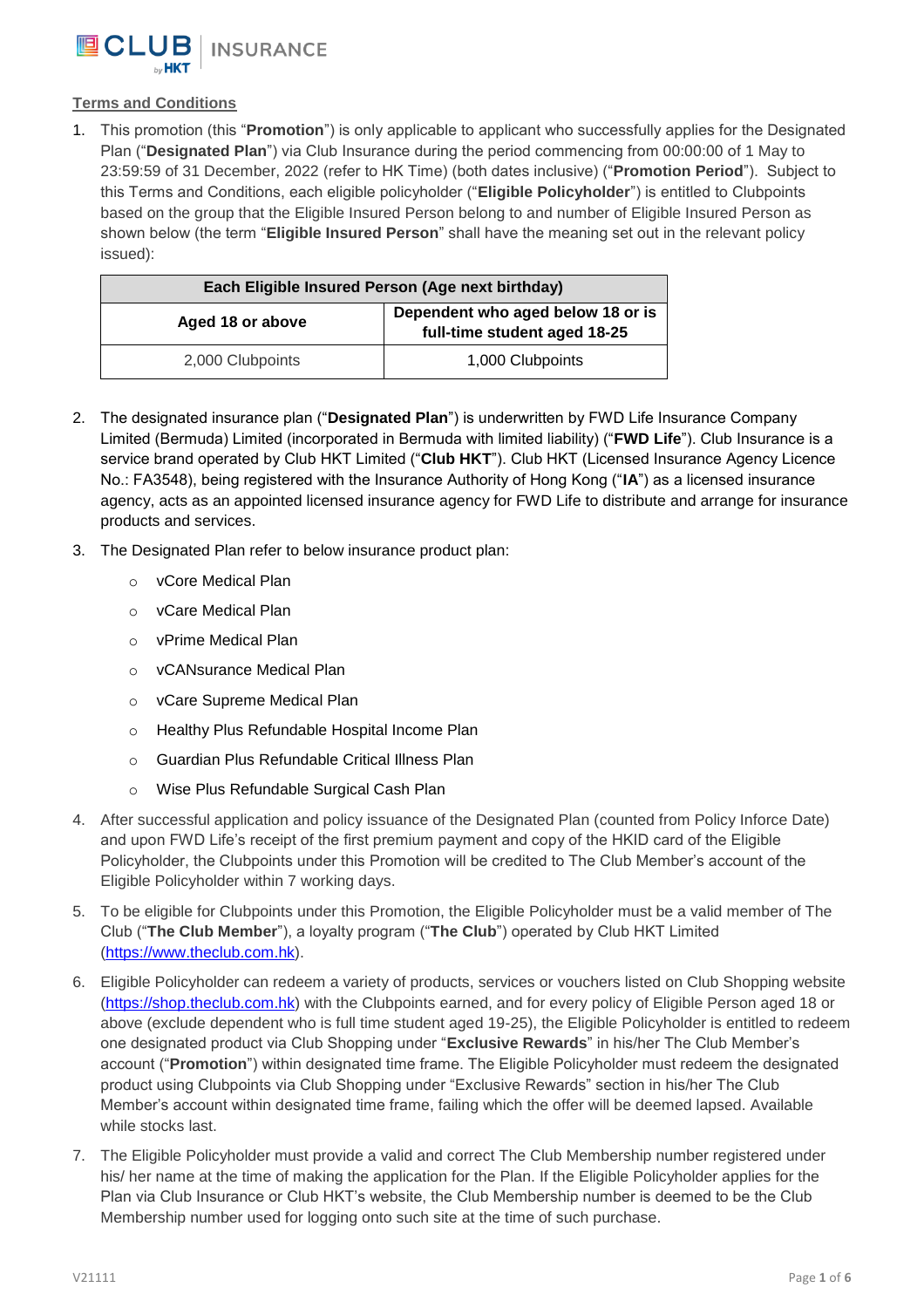

- 8. The Eligible Policyholder and The Club Member registered under the relevant Club Membership number must be the same person. Otherwise, Clubpoints will not be awarded and will be deemed forfeited and not to be issued again. If Club HKT and/or The Club discover that the Eligible Policyholder and The Club Member are different persons, or the Eligible Policyholder/ The Club Member provides wrong, misleading or false information, or if the Eligible Policyholder or The Club Member is or might have been in breach of any relevant terms and conditions of Club HKT and/or The Club or if any acts or omissions by the Eligible Policyholder or The Club Member are fraudulent or material non-disclosure or dishonest or constitute an abuse of this Promotion, without prejudice to any other rights and remedies available to Club HKT and/or The Club under all relevant terms and conditions of Club HKT and/or The Club or otherwise, Club HKT and/or The Club are entitled to cancel or withdraw any Clubpoints to be earned or earned and other privileges which the Eligible Policyholder or The Club Member are supposed to be entitled to (in whole or in part), withdraw such person's eligibility for this Promotion forthwith and/or take any other actions which we consider to be appropriate, without prior notice.
- 9. The Club Member's account shall be active and the policy shall be effective in order for the Clubpoints to be credited.
- 10. If the Eligible Policyholder cancels the related policy within 90 days after Policy Inforce Date, Club HKT and/or The Club reserve the right to, without further instruction or consent from The Club Member, cancel or forfeit any Clubpoints credited to The Club Member's account under the Promotion.
- 11. The Clubpoints under this Promotion are subject to the terms and conditions of The Club [\(https://www.theclub.com.hk/en/terms-and-conditions.html\)](https://www.theclub.com.hk/en/terms-and-conditions.html) and this Promotion Terms and Conditions. The redemption of The Club Rewards is based on the conversion rate of The Club Rewards as shown on The Club's / Club Shopping's website at the time of actual redemption. The respective conversion rate will be changed from time to time and without prior notice.
- 12. FWD Life is not the service providers of The Club-related services, and will not accept any liability in relation to The Club-related services.
- 13. The official FWD Life website is available at [http://www.fwd.com.hk.](http://www.fwd.com.hk/) FWD Life is not responsible for the goods, information or service of The Club. Any disputes in relation to the use of Clubpoints and the Club related services shall be determined by The Club.
- 14. The Clubpoints under the Promotion cannot be transferred, returned nor redeemed for cash, nor used in conjunction with any other promotion offers and will not be applicable to any other existing policies or any policy conversions.
- 15. The Club is not arranging for any contract of insurance or carrying on any regulated activities under the Insurance Ordinance in connection with the Designated Plan. The Club is not the supplier of the Designated Plan, any insurance related services or this Promotion and accepts no liability for any matters arising from, or in relation to, the same. The promotional offer made under this Promotion and the Clubpoints are provided by Club HKT. For any enquires in relation to entitlement of Clubpoints, please contact Club HKT, i.e. Club Insurance Customer Service Hotline 183 3018. For any enquires about Rewards redemption, please contact The Club 183 3000.
- 16. Any promotional offer(s) or material(s) should be read in conjunction with the relevant product brochure. Customers should not apply for the relevant insurance product(s) solely on the basis of any promotional offer(s) or material(s). For full terms and conditions, details and risk disclosures of the relevant insurance plan, please refer to relevant product brochure and policy documents or call Club Insurance Customer Service Hotline 183 3018 for more details.
- 17. vCore Medical Plan is a Standard Plan certified by the Government under VHIS (Certification Number:S00036-01-000-02); vCare Medical Plan is a Flexi Plan certified by the Government under VHIS (Certification Number : F00015-01-000-02); vCare Supreme Medical Plan is a Flexi Plan certified by the Government under VHIS (Certification Number : F00032-01-000-03); vCANsurance Medical Plan is a Flexi Plan certified by the Government under VHIS (Certification Number: F00051-01-000-01 for Standard benefit level, F00051-02-000-01 for Superior benefit level) and vPrime Medical Plan is a Flexi Plan certified by the Government under VHIS (Certification Number: F00045-01-000-02 for Deductible HKD0, F00045-02-000-02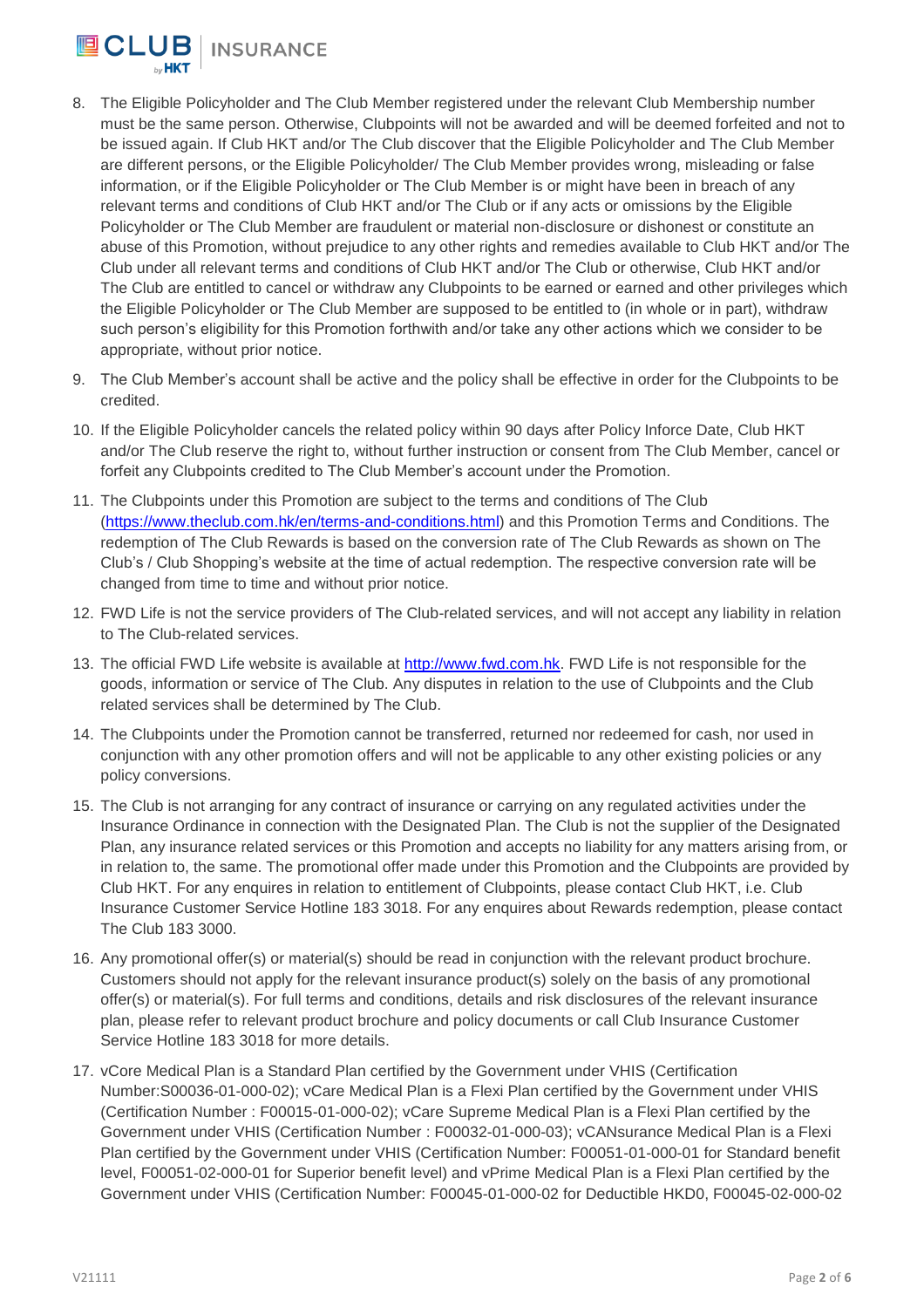

for Deductible HKD16,000, F00045-03-000-02 for Deductible HKD25,000, F00045-04-000-02 for Deductible HKD50,000), and are all underwritten by FWD Life (VHIS provider registration number: 00036).

- 18. FWD Life reserves the right to make the final decision in approving any applications for the Designated Plan and any disputes that may arise from such applications.
- 19. Club HKT, The Club and FWD Life reserve the right to amend, suspend or terminate this Promotion and to amend the relevant terms and conditions at their sole discretions at any time without prior notice. All decisions made by Club HKT, The Club and FWD Life shall be final and binding.
- 20. In the event of any inconsistency between the Chinese and English versions of these terms and conditions, the English version shall prevail.

**Any promotional offer(s) or material(s) should be read in conjunction with the relevant product brochure. Customers should not apply for the relevant insurance product(s) solely on the basis of any promotional offer(s) or material(s). The above does not contain the full terms and conditions of the relevant insurance plan. For full terms and conditions, details and risk disclosures of the relevant insurance plan, please refer to relevant product brochure and policy documents or call Club Insurance Customer Service Hotline 183 3018 for more details.**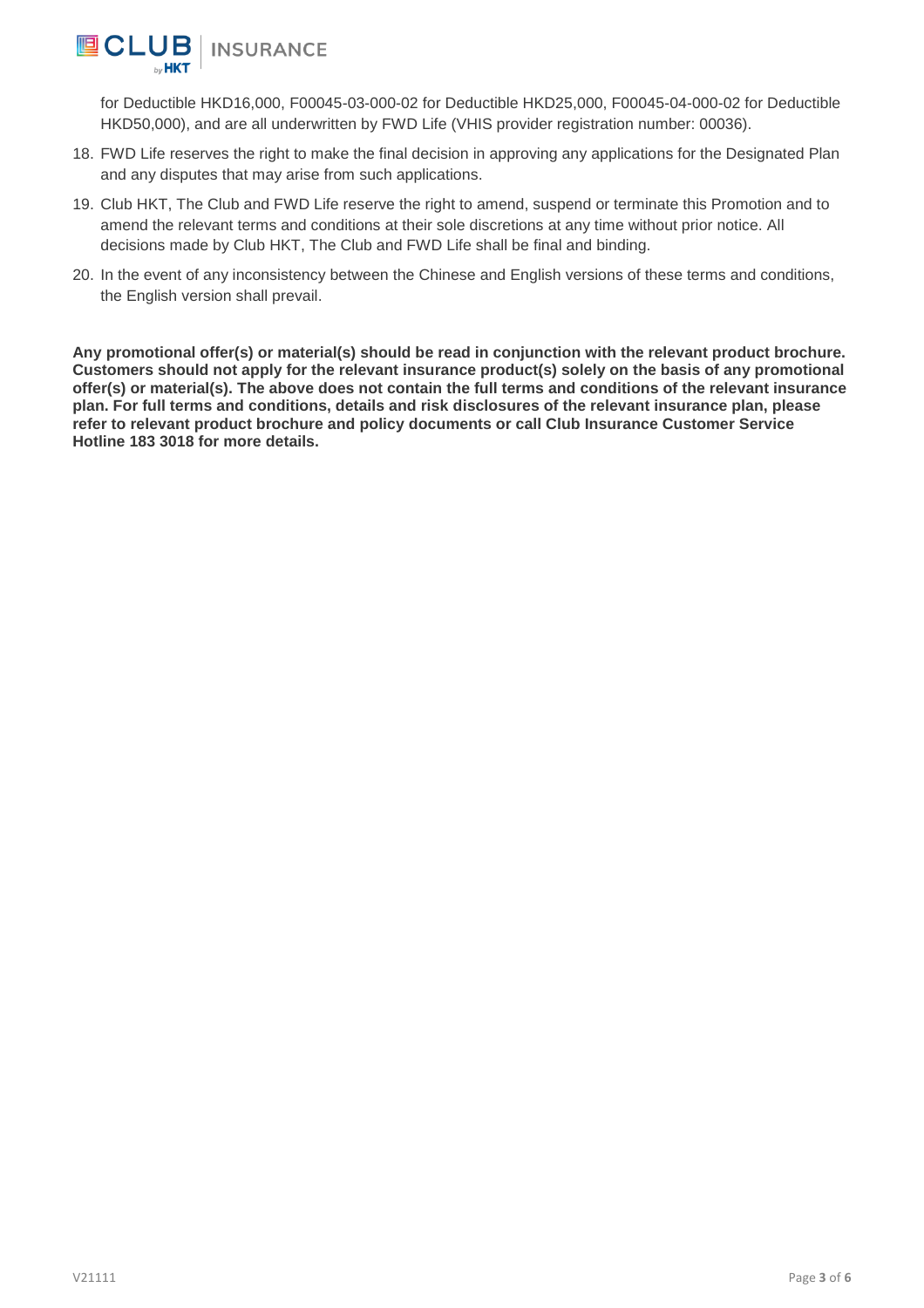**UCLUB** | INSURANCE

條款及細則

1. 此推廣(此「推廣」)受條款及細則約束只適用於申請人由 2022 年 5 月 1 日 00:00:00 至 2022 年 12 月 31 日 23:59:59 止(以香港時間為準)(包括首尾兩天)(「推廣期」)透過 Club Insurance 成功投保指定保險 計劃(「指定計劃」)。在此條款及細則規限下,每一位合資格保單持有人(「合資格保單持有人」)便可基 於下列合資格受保人所屬的組別及數目而享 Club 積分 (「合資格受保人」此詞的定義應在相關繕發的保單列 明):

| 每位合資格受保人(下次生日年齢) |                              |
|------------------|------------------------------|
| 18 歲或以上          | 供養人為 18 歲以下或 18 歲至 25 歲的全職學生 |
| 2,000 Club 積分    | 1,000 Club 積分                |

- 2. 指定計劃由富衛人壽保險 (百慕達)有限公司 (於百慕達註冊成立之有限公司) (「富衛人壽」)承保。 Club Insurance 為 Club HKT Limited ( 「Club HKT」)所經營的一個服務品牌。Club HKT 為香港特別行政 區保險業監管局(「IA」)下的持牌保險代理機構(持牌保險代理牌照號碼: FA3548),亦獲富衛人壽之委 任為持牌保險代理機構,代理及安排保險產品及服務。
- 3. 指定計劃指下列的保險產品計劃:
	- o 確衛您醫療計劃
	- o 更衛您醫療計劃
	- o 尊衛您醫療計劃
	- o 易衛您醫療計劃
	- o 更衛您(優越版)醫療計劃
	- o 樂衛您保費回贈住院保障計劃
	- o 健衛您保費回贈危疾保障計劃
	- o 智衛您保費回贈手術現金保障計劃
- 4. 成功投保指定計劃及獲繕發保單(以保單簽發日計),及富衛人壽收妥首期保費及合資格保單持人的香港身份 證副本後,此推廣下之 Club 積分將於 7 個工作天內存入合資格保單持有人的 The Club 會員之帳戶內。
- 5. 合資格保單持有人須為由 Club HKT Limited 營運的會員獎賞計劃(「The Club」) 之有效 The Club 會員 (「The Club 會員」),方有資格享此推廣下之 Club 積分。[\(https://www.theclub.com.hk\)](https://www.theclub.com.hk/)
- 6. 合資格保單持有人可以以賺取的積分於 Club Shopping 網站 ( https://shop.theclub.com.hk ) 換領不同的產 品、服務或禮券,而就每位 18 歲或以上 ( 供養人為 19 歲至 25 歲的全職學生除外 ) 的合資格受保人的保單, 該合資格保單持有人可以 The Club 帳戶登入 Club Shopping,並於其 The Club 會員帳戶的「專屬獎賞」及 於指定時間內換領一個指定產品(「此推廣」),逾期未換領優惠將視為無效,數量有限,換完即止。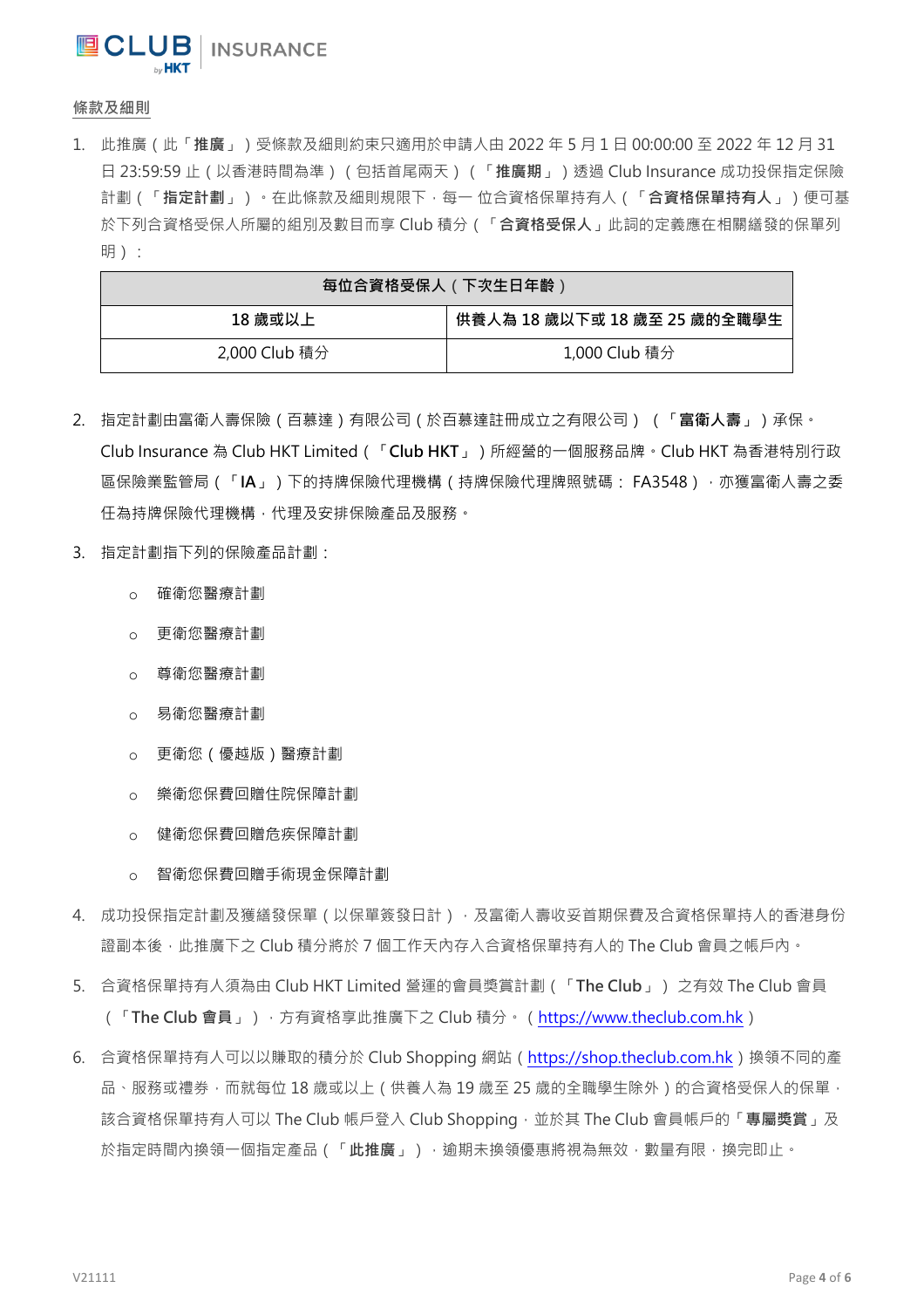- 7. 合資格保單持有人於申請此計劃時必須提供以本人姓名登記之有效及正確的 The Club 會員號碼。Club Insurance 會根據合資格保單持有人於申請此計劃時,於 Club Insurance 或 Club HKT 的網站內所登入之 The Club 會員帳戶, 存入 The Club 積分。
- 8. 合資格保單持有人及 The Club 會員於申請此計劃時必須提供有效和正確的 The Club 會員號碼,而且該合資格 保單持有人和該 The Club 會員必須是同一人。否則,將無法存入相關 Club 積分,並視作放棄論,相關 Club 積分不會獲補發。如及後 Club HKT 及/或 The Club 發現該合資格保單持有人和該 The Club 會員不是同一人, 或合資格保單持有人/The Club 會員提供錯誤資料,或違反或可能已違反任何 Club HKT 及/或 The Club 的相 關條款及細則,或合資格保單持有人的任何行為或不作為是欺詐或沒有披露重要資料或不誠實或構成濫用本推 廣,Club HKT 及/或 The Club 有權在不損害在 Club HKT 及/或 The Club 的所有相關條款及細則下或 Club HKT 及/或 The Club 可享有的任何其他權利和補救的情況下,立即取消或撤回合資格保單持有人/The Club 會 員本應享有的已賺或將會賺取的 Club 積分及其他優惠(全部或部分),合資格保單持有人/The Club 會員 參 與本推廣的資格亦可能被即時取消,Club HKT 及/或 The Club 並有權採取 Club HKT 及/或 The Club 認為適 當的任何其他行動,恕不另行通知。
- 9. 當 Club 積分存入時,The Club 會員之帳戶必須仍然有效,而保單亦必須仍然生效。
- 10. 如合資格保單持有人於保單簽發日起計 90 天內取消相關保單, Club HKT 及/或 The Club 保留要求 The Club 會員退還或沒收已存入之 Club 積分的權利而不需 The Club 會員的指示或同 意。
- 11. 此推廣下之 Club 積分受 The Club 之條款及細則[\(https://www.theclub.com.hk/zh/termsand](https://www.theclub.com.hk/zh/termsand-conditions.html)[conditions.html\)](https://www.theclub.com.hk/zh/termsand-conditions.html)及此推廣條款及細則約束。The Club 獎賞基於兌換獎賞當刻顯示於 The Club /Club Shopping 網頁上的 Club 積分兌換獎賞的兌換率, 有關兌換率將不時更改, 而恕不另行通知。獎賞數量有限, 換完即止。
- 12. 富衛人壽並非與 The Club 相關之服務的服務供應商,及不會承擔與 The Club 相關 之服務有關之任何責任。
- 13. 富衛人壽的官方網站為 [http://www.fwd.com.hk。](http://www.fwd.com.hk/)富衛人壽不會就 The Club 的貨品、 資料或服務負上任何責 任。任何有關 Club 積分之使用及與 The Club 相關的服務之爭議應由 The Club 自行解決。
- 14. 此推廣下之 Club 積分不可轉讓、退回及兌換現金,亦不可與任何其他推廣優惠同時使用及將不適用於任何其 他現有保單或任何保單轉換。
- 15. The Club 不會就指定計劃安排任何保險合約及不會以任何方式進行《保險業條例》項下之相關「受規管活 動 」。The Club 並非此指定計劃、任何保險相關服務或此推廣之供應商,且不會承擔由其引起或與其相關之 任何責任。此推廣下的優惠及 Club 積分由 Club HKT 提供。 有關獲享之 Club 積分查詢,請致電 Club HKT, 即 Club Insurance 客戶服務熱線 183 3018 · 有關獎賞兌換之查詢,請致電與 183 3000 與 The Club 聯絡 ·
- 16. 任何推廣優惠或宣傳材料應與相關產品小冊子同時參閱。客戶不應單憑任何推廣優惠或宣傳材料而投保相關保 險產品。上述資料不包括相關保險計劃的完整條款, 有關相關保險計劃的完整之條款, 詳細資料及主要風險, 請細閱其產品小冊子及保單文件或致電 Club Insurance 客戶服務熱線 183 3018 了解更多。
- 17. 確衛您醫療計劃為自願醫保標準計劃(認可產品編號為 S00036-01-000-02);更衛您醫療 計劃為自願醫保靈 活計劃(認可產品編號為 F00015-01-000-02);更衛您(優越版)醫療 計劃為自願醫保靈活計劃(認可產品